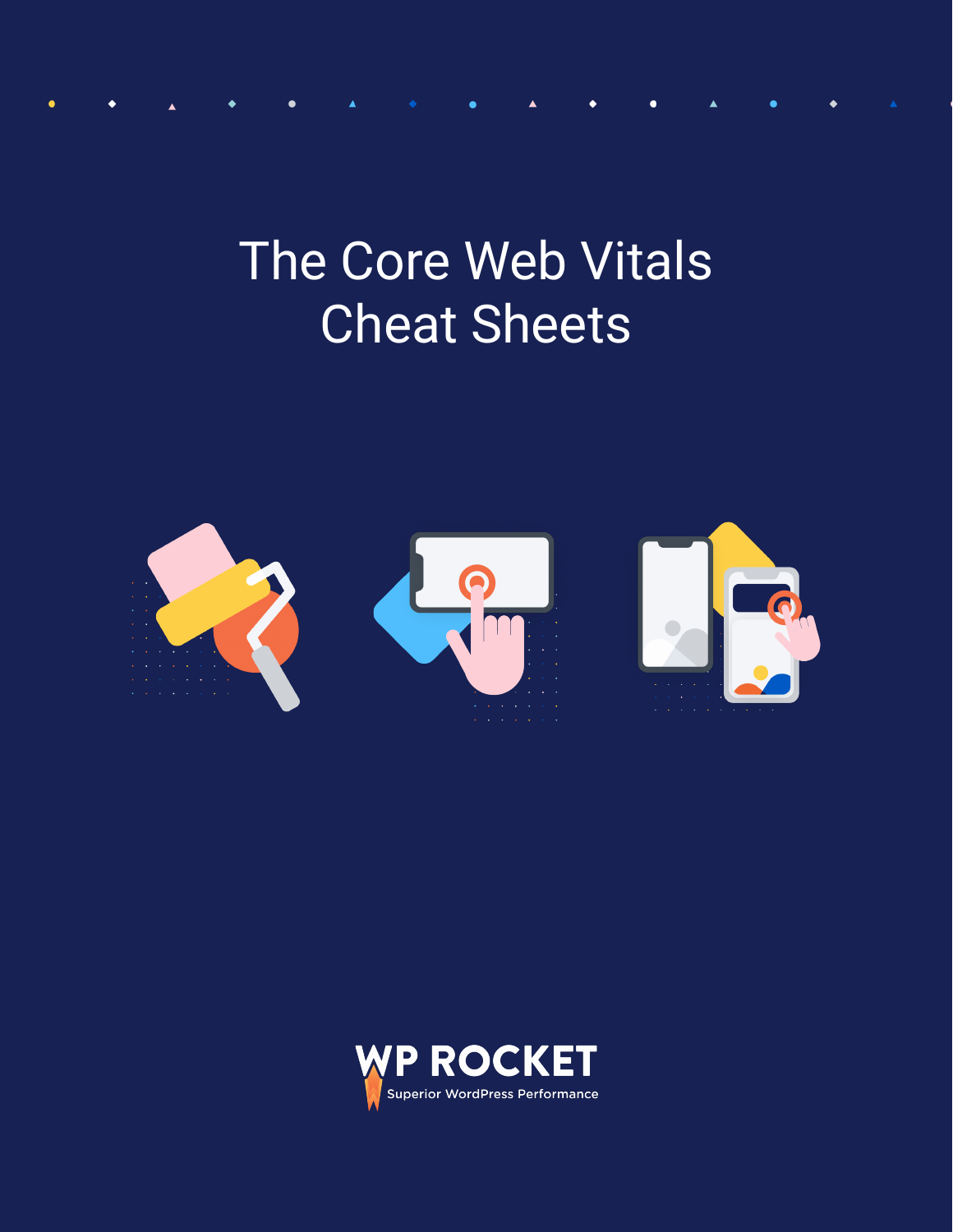

| <b>ACTION</b>                                                        | <b>IMPACT ON</b><br><b>PERFORMANCE</b> | PSI RECOMMENDATION ADDRESSED                                                                                                                                     | <b>CAN WP ROCKET</b><br>HELP?                            |
|----------------------------------------------------------------------|----------------------------------------|------------------------------------------------------------------------------------------------------------------------------------------------------------------|----------------------------------------------------------|
| Improve the Time to First Byte<br>and<br>Reduce Server Response Time | 20C                                    | Reduce server response times (TTFB)<br>$\bullet$<br>Keep request counts low and transfer<br>sizes small<br>Serve static assets with an efficient<br>cache policy |                                                          |
| Defer JavaScript                                                     | 200                                    | Eliminate render-blocking resources<br>٠<br>Reduce the impact of third party code<br>Minimize main-thread work                                                   | $\checkmark$                                             |
| Optimize Your Images                                                 | 200                                    | • Serve images in next-gen formats<br>Properly size images<br>$\bullet$<br>Efficiently encode images<br>Avoid enormous network payloads                          | <b>But Imagify can!</b><br>$\checkmark$                  |
| <b>Compress Text Files</b>                                           | 200                                    | • Enable text compression                                                                                                                                        |                                                          |
| Use a CDN                                                            | Z C                                    | • Serve static assets with an efficient<br>cache policy<br>• Enable text compression                                                                             | <b>But RocketCDN can!</b>                                |
| Remove Unused JavaScript                                             | $\bullet$                              | Reduce unused Javascript<br>٠<br>Eliminate render-blocking resources<br>Minimize main-thread work<br>Reduce javascript execution time                            |                                                          |
| <b>Remove Unused CSS</b>                                             | $\leq$                                 | • Reduce unused CSS                                                                                                                                              |                                                          |
| Defer Non-Critical CSS and<br><b>Inline Critical CSS</b>             | $\mathbf{r}$ and $\mathbf{r}$          | • Eliminate render-blocking resources<br>Minimize main-thread work<br>• Avoid chaining critical requests                                                         |                                                          |
| Minify CSS and JS Files                                              |                                        | <b>Minify CSS</b><br>٠<br>Minify JS<br>• Avoid enormous network payloads                                                                                         |                                                          |
| Use Preload for Critical Assets                                      |                                        | • Preload key requests                                                                                                                                           | $\sqrt{\phantom{a}}$ For fonts and CSS                   |
| <b>Establish Third-party</b><br><b>Connections Early</b>             |                                        | Reduce server response times (TTFB)<br>Preconnect to required origins                                                                                            | $\sqrt{\phantom{a}}$ For the prefetch<br>fallback option |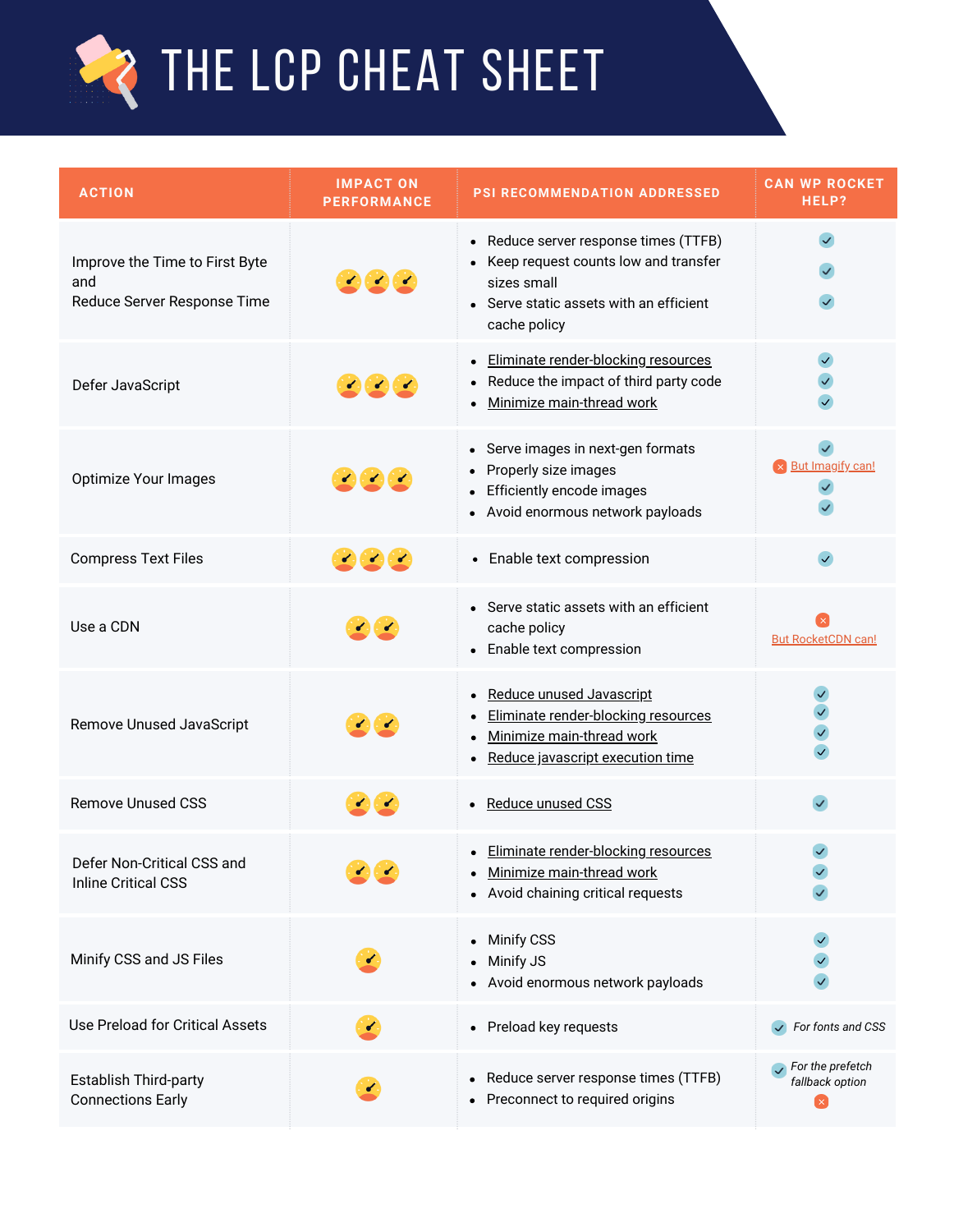

## **LE CLS [CHEAT](https://docs.google.com/document/d/1F6pkepam2Z9ZTmq68Zf20CS4To5Xd33MXChemm4KJ4M/edit#heading=h.hbpyvthu9wn9) SHEET**

| <b>ACTION</b>                                              | <b>IMPACT ON</b><br><b>PERFORMANCE</b>                                        | <b>PSI RECOMMENDATION ADDRESSED</b>                              | <b>CAN WP ROCKET</b><br>HELP?                       |
|------------------------------------------------------------|-------------------------------------------------------------------------------|------------------------------------------------------------------|-----------------------------------------------------|
| Include Dimension Attributes on<br>Images and Videos       | $\frac{1}{2}$ , $\frac{1}{2}$ , $\frac{1}{2}$ , $\frac{1}{2}$ , $\frac{1}{2}$ | • Serve images with correct dimensions                           | For images<br>$\checkmark$                          |
| Manage Space and Size for Ad<br>Slots, Embeds and Iframes  | 333                                                                           | • Serve images with correct dimensions                           | It can control<br>dynamic content<br>above the fold |
| Manage Dynamic Content                                     | 220                                                                           | • Avoid large layout shifts<br>• Avoid enormous network payloads | It can control<br>dynamic content<br>above the fold |
| Preload and Optimize Fonts                                 |                                                                               | Ensure text remains visible during<br>$\bullet$<br>webfont load  |                                                     |
| Prefer the CSS Transform<br><b>Property for Animations</b> |                                                                               | Avoid non-composited animations<br>$\bullet$                     |                                                     |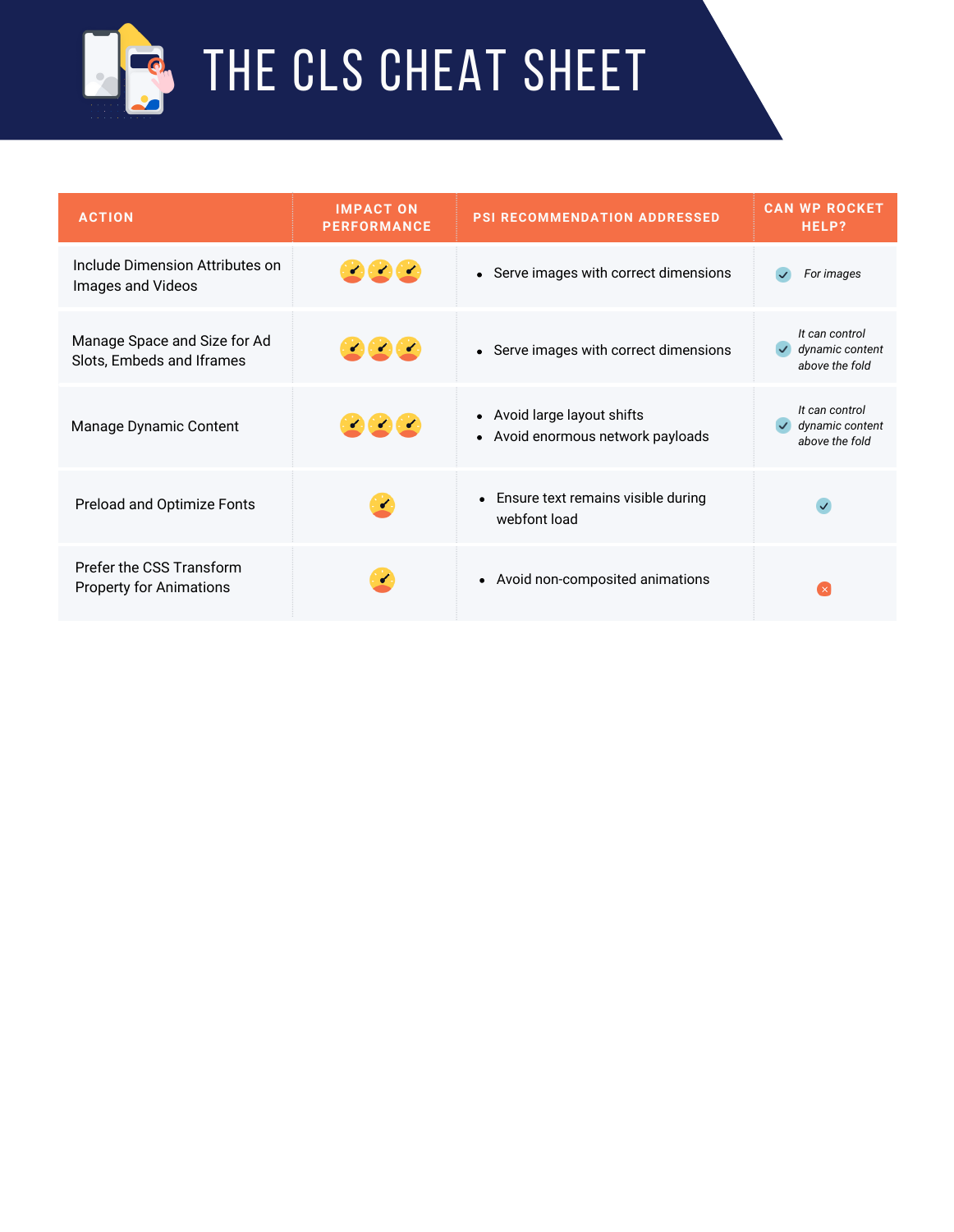

THE FID [CHEAT](https://docs.google.com/document/d/1F6pkepam2Z9ZTmq68Zf20CS4To5Xd33MXChemm4KJ4M/edit#heading=h.hbpyvthu9wn9) SHEET

| <b>ACTION</b>                                            | <b>IMPACT ON</b><br><b>PERFORMANCE</b> | <b>PSI RECOMMENDATION ADDRESSED</b>                                                                                                                                                  | <b>CAN WP ROCKET</b><br>HELP? |
|----------------------------------------------------------|----------------------------------------|--------------------------------------------------------------------------------------------------------------------------------------------------------------------------------------|-------------------------------|
| Delay the JS Execution Time<br>Until User Interaction    | 2000                                   | Reduce javascript execution time<br>$\bullet$<br>Minimize main-thread work<br>$\bullet$                                                                                              |                               |
| Defer JavaScript                                         | 200                                    | Eliminate render-blocking resources<br>$\bullet$<br>Reduce the impact of third party code<br>$\bullet$<br>Minimize main-thread work<br>$\bullet$                                     |                               |
| <b>Compress Text Files</b>                               | 222                                    | • Enable text compression                                                                                                                                                            |                               |
| Remove Unused JavaScript                                 | <b>ZC</b>                              | Reduce unused Javascript<br>$\bullet$<br>Eliminate render-blocking resources<br>$\bullet$<br>Minimize main-thread work<br>$\bullet$<br>Reduce javascript execution time<br>$\bullet$ |                               |
| <b>Remove Unused CSS</b>                                 | $\mathbf{Z}$                           | • Reduce unused CSS                                                                                                                                                                  | $\checkmark$                  |
| Defer Non-Critical CSS and<br><b>Inline Critical CSS</b> | $\leq$ ( $\leq$                        | • Eliminate render-blocking resources<br>• Avoid chaining critical requests                                                                                                          |                               |
| Minify JS Files                                          | ✔                                      | Minify JS<br>$\bullet$<br>Minimize main-thread work<br>$\bullet$<br>• Avoid enormous network payloads                                                                                |                               |